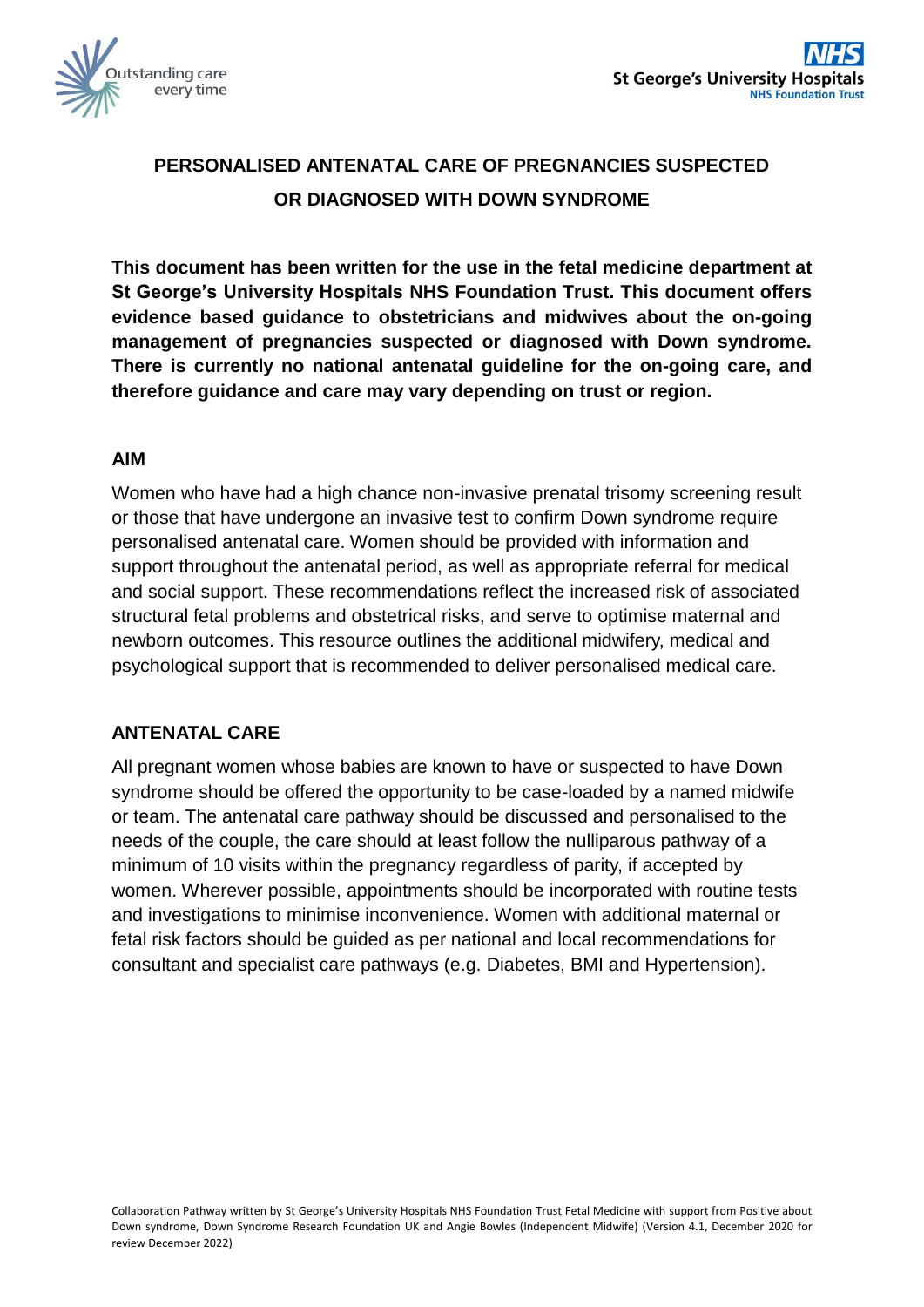

# **ASSESSMENT FOR FETAL STRUCTURAL PROBLEMS**

#### Concern:

Newborns with Down syndrome have a significantly increased risk of structural problems. About 50% of babies with Down syndrome will have a cardiac defect, which may sometimes be difficult to diagnose prenatally. Other anomalies that are more common with Down syndrome include duodenal atresia, duodenal stenosis, renal abnormalities and Hirschsprung's disease.

#### Improving outcome:

Prenatal detection of any associated structural problems will help to inform parents and prepare carers about any anticipated problems in the newborn period.

Recommendations:

- Detailed ultrasound and fetal echocardiogram at 18 to 22 weeks.
- Repeat detailed ultrasound at 28 to 32 weeks to recheck cardiac views and assess for evidence of upper gastrointestinal obstruction, hydrothorax and fetal hydrops.

#### **ASSESSMENT FOR THE RISK OF PREMATURITY**

Concern:

Pregnancies where the fetus has or suspected of having Down syndrome face a substantial chance of early delivery, with about 20% delivering prior to 37 weeks. Even when medically indicated births (such as for preeclampsia) have been excluded, the residual risk for spontaneous preterm birth remains higher than the background population risk of preterm birth – usually secondary to polyhydramnios from fetal duodenal atresia.

Improving outcome:

Prenatal detection of polyhydramnios related to duodenal atresia is amenable to prenatal therapy (amniodrainage) if the pregnancy is considered to be at increased risk of preterm birth.

Recommendations:

 Ultrasound assessment for women presenting with symptoms of contractions or abdominal distention after 28 weeks' gestation to exclude the diagnosis of upper gastrointestinal obstruction and associated polyhydramnios.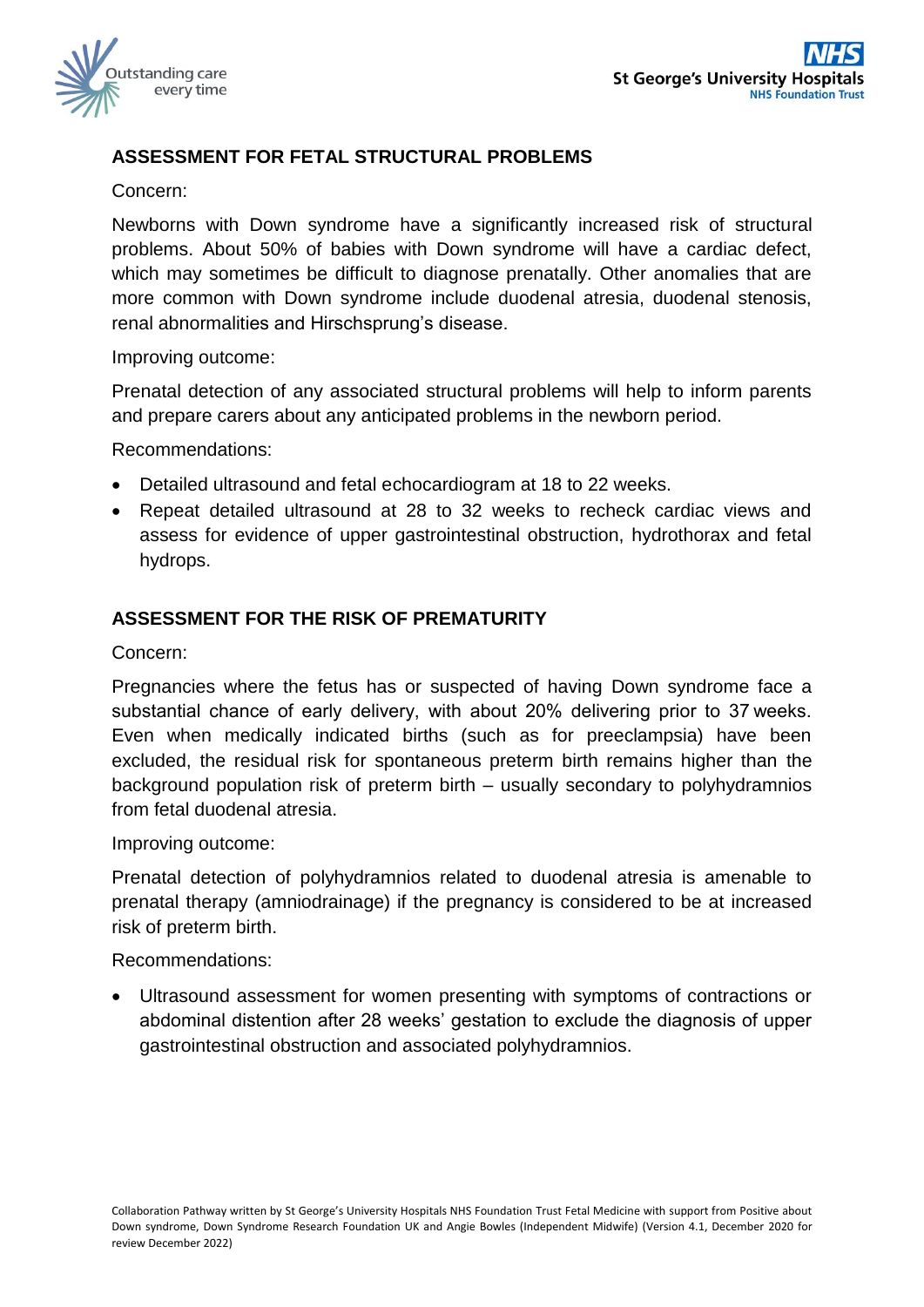

# **ASSESSMENT FOR THE RISK OF PLACENTAL DYSFUNCTION**

### Concern:

Pregnancies where the fetus has or suspected of having with Down syndrome face an increased risk of placental dysfunction and the consequences of fetal growth restriction and stillbirth. Even in the absence of placental dysfunction, there is an excess risk of stillbirth with expectant management beyond 39 weeks' gestation.

#### Improving outcome:

Prenatal detection of placental dysfunction will allow monitoring and timely scheduled birth in order to avoid the increased risk of stillbirth.

Recommendations:

- Ultrasound scans at 28-32 and 36-37 weeks' gestation to assess fetal growth and Doppler blood flows – with appropriate subsequent monitoring and management if there are concerns about placental dysfunction.
- As with all pregnant women, parents should be advised to self-refer immediately to their maternity unit if they have concerns with reduction in fetal movements.
- A consultation with an Obstetrician is recommended to discuss the option of elective induction of labour from 39 weeks' gestation as well as place of birth.

# **EMOTIONAL AND PSYCHOLOGICAL SUPPORT**

#### Concern:

Parents who receive the diagnosis (or a high chance NIPT result) that their fetus is affected by Down syndrome can struggle to bond with their newborn and can experience difficulty coping and psychological distress. These effects are worsened by negative comments or encounters from healthcare staff at various points in the care pathway.

#### Improving outcome:

Parents would benefit from use of unbiased language and attitudes and early access to psychological support (both formal and informal). Mindful and considerate use of language when delivering diagnosis and pregnancy care planning could improve outcomes for mother and baby.

Recommendations:

 Early access/sign posting to pre and postnatal psychological support and peer support via organisations listed.